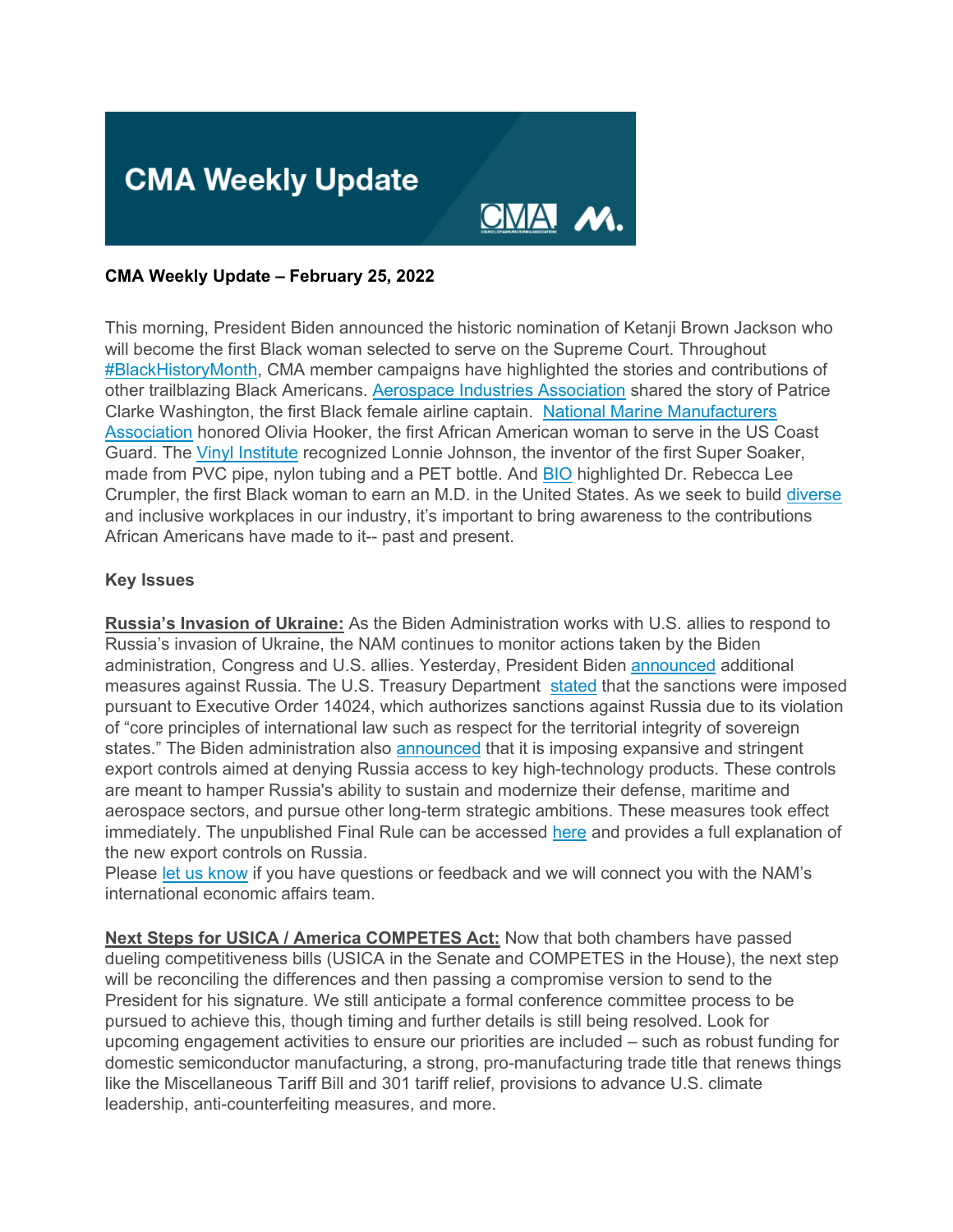**NIST Considering Changes to Cybersecurity Framework for Critical Infrastructure** The National Institute of Standards and Technology (NIST)—the non-regulatory agency within the Department of Commerce charged with promoting American innovation and industrial competitiveness—issued a [Notice of Proposed Rulemaking](https://click.email.nam.org/?qs=e76c1443c267956948cc7e9e363c8b8d323fb26c4e4d39d6e49c0087888fc6675e17c68d96ea624bf7a7cfa8bb43609884802cb495bcc243) yesterday to update its widely used "Framework for Improving Critical Infrastructure Cybersecurity." Adopted in 2014 and last updated in 2018, the Framework is voluntary guidance for public and private sector entities to better manage and reduce cybersecurity risk. NIST is opening a 60-day comment period today to collect feedback on how the framework should be updated. According to the NPRM, NIST is hoping to learn more about the current usefulness of the cybersecurity framework, any challenges organizations face in implementing it and whether the agency's current guidance properly addresses supply chain security threats.

**OSHA Interest in the Control of Hazardous Energy (Lockout/Tagout)** In 2019, CMA partners called for a collaborative approach to modernizing the current lockout/tagout OSHA standard, more formally known as the [Control of Hazardous Energy.](https://click.email.nam.org/?qs=e76c1443c26795691f75907da7179431b2faa89224e8d060cd6870465eed7e5cd2287c44f13eb0ae2b12a1e815ff6d1da06ee0581f400e42) The NAM led a submission in response to a OSHA [RFI](https://click.email.nam.org/?qs=e76c1443c267956921e61ca894a0aeb39c14184a6f01fdc65d0b28b73c2ad3ed255021ae0182815fdf54194c20cc08d7dc81e16eb7bca00f) and our comment can be found [here.](https://click.email.nam.org/?qs=e76c1443c2679569cec69690114733cc1145e9693c1f123f82b4610d1b50424e4178e7f491b93b5e3fb2a3554b844a46f4bd4f03de001456) We'd like to begin the process of revisiting that previously submitted comment as OSHA is likely to pursue a new standard through a notice of proposed rulemaking and would like to discuss some aspects of the comment submitted in 2019. If you are interested in this issue, please reach out to [Robyn Boerstling.](mailto:Rboerstling@nam.org?subject=OSHA%20Control%20of%20Hazardous%20Energy%20)

# **Advocacy Opportunities**

**Push Back Against Harmful New R&D Tax Credit Filing Requirements** Starting this year, businesses must deduct or amortize their R&D expenses over a period of years as opposed to historically deducting them in the same year they were incurred. It is imperative that manufacturers urge Congress to reverse this tax change as it threatens innovation, jobs in America and business' ability to remain competitive on the international field. Congress needs to know that the manufacturing community across every state is standing together against this bad tax policy. If you haven't already, **we encourage you to click** [here](https://click.email.nam.org/?qs=e76c1443c267956989279350377bc11e8e6ab5c9c7227485134917fa28018b22cac8298702cd130819bfa86de3430911ee73e18f8bff0f63) **to join a broad alliance of industry groups and associations** (including many of your CMA peers) in asking Congress to take immediate action to repeal the amortization provision. The deadline for this letter is close of business February 28, 2022**.** 

**Tracking State Action on "PFAS"** Proposals regarding the thousands of diverse compounds, collectively known as "PFAS," features prominently in a number of state legislatures this year, keeping with a trend of persistent, state-based activity on this issue. Across the country this legislative session, [more than 30 states could consider over 200](https://click.email.nam.org/?qs=e76c1443c26795695d515e37dda0ecd082b75fdf6362661ea212f678ce420cf36999189883e274bbee17acb52515cb726d7d8a48e949d77e) different pieces of PFAS legislation. The varying proposals range in scope from limiting different PFAS compounds in consumer products like [cosmetics,](https://click.email.nam.org/?qs=e76c1443c2679569c4160d856f85750783b102b8321c357f501da7d384e9a4cfcf52ce37549e4b9a3dad498a412b442c8123cd15279561c2) [fabric,](https://click.email.nam.org/?qs=e76c1443c2679569bbf964aa15c6593307eb0f43c2817c0fe7aa5c5b8afc4ee98dd9de2deb21eabeae8ba4dcbe4e644e40a7d00fc01e7e89) and [food packaging](https://click.email.nam.org/?qs=e76c1443c2679569af20d32585cff0e0b81e8576c3cc7c7a6250c2f150a755dc3cad305a3418322a7830e4482f294dc745ccbdd17f666a40) to banning its use in [firefighting](https://click.email.nam.org/?qs=e76c1443c2679569437c6204a9e330bcb9cbe602ae1926078e1ce03c97734353467d938ef7671fbe7125876800c04010e9ec355e39332e67)  [foam and equipment.](https://click.email.nam.org/?qs=e76c1443c2679569437c6204a9e330bcb9cbe602ae1926078e1ce03c97734353467d938ef7671fbe7125876800c04010e9ec355e39332e67)

For more information on PFAS, please utilize the NAM's Manufacturers' State Affairs Program document outlining the current state of play [here](https://click.email.nam.org/?qs=e76c1443c26795694fbaf3bd18359ee6c99d515394f606c9c4939034604cb981d3f7db51d04047f6742b871fc9d3f47446422c7b3bb4903b) and [sign-up](mailto:sthompson@nam.org?subject=MSAP%20Updates) to receive timely updates on state issues from our MSAP.

## **CMA Member Highlights**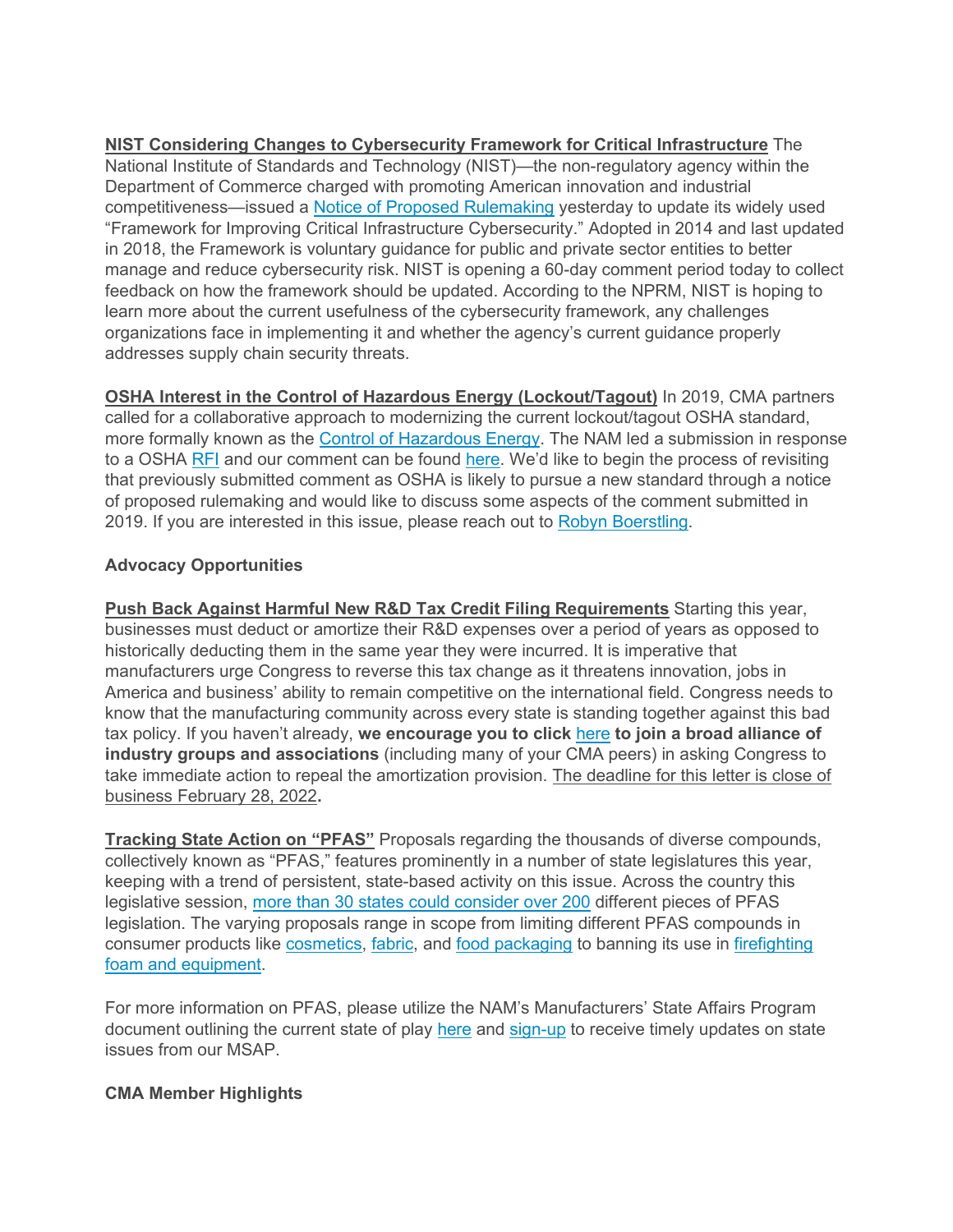- Russia's military action against Ukraine brings serious global consequences. Statements from CMA partners, [API](https://click.email.nam.org/?qs=e76c1443c26795699f8a08605b5c85e1c3138f1e5a8c7542fc9c2204f363d218e7848a1b2a267a67880e1d6dcfaca31f78c05bab94ed59aa) and [AGA,](https://click.email.nam.org/?qs=e76c1443c2679569cc6d8e66796eb660a6e2a2761bd0880e6150c96aa333fb1572973df10496069f85f1482311deb300f83d59bb6d3392d0) highlighted the potential impacts expected while making clear the critical role manufacturers serve in maintaining energy stability globally.
	- $\circ$  Please let us know how your organization may be responding to the tragic events unfolding.
- It's National Engineers Week. [Edison Electric Institute](https://click.email.nam.org/?qs=e76c1443c26795690a73dcb729739ce3031ba0a5dd10220f45c3121abb57f292814f1deee93dd2be05743f8ba4e20f9b64ea24e0dda8a5ab) and many other organizations use [#EWeek2022](https://click.email.nam.org/?qs=e76c1443c267956996993ade295800f125d3154b02093f2692bd9c16ca4cd6e927d64e83e78d142c363c92f27a89e19aa2ae8487c2ceb93a) to celebrate the contributions of engineers and bring more awareness of and interest in engineering and technology careers.

*The NAM provides this weekly update with key content for our association partners. This is also a platform to highlight work of our CMA partners. [Shoot us a note](mailto:sthompson@nam.org?subject=) on any initiatives or messages that your organization has launched that we can share with others.*

# **Coming up**

February 28: **[Life After the ETS: Understanding OSHA's COVID Enforcement](https://click.email.nam.org/?qs=e76c1443c2679569fa2b3f05be367ec0b9a7082e2c8e6d6daa28123b481e14c58ddedb2f9707707da080de88ca902cc1263a77a8f5c58b63)** (3:00 p.m. – 4:00 p.m. eastern)

March 1: **[CMA CEO Roundtable](https://click.email.nam.org/?qs=e76c1443c267956904e6621de601334f7b29b1b260334ea9d1f4c50aed544f55529bd082a7e169ed7060b9f9d788786b5b7cfb313147f986)** (3:00 p.m. – 4:00 p.m. eastern) Join our first roundtable of 2022 to discuss board management post-pandemic. We'll also discuss emerging issues and trends from our association partners. *CEO Roundtables are open to the chief staff officer at CMA member associations.*

March 10: **[What's Working Now: A Tale of Meeting Successes](https://click.email.nam.org/?qs=e76c1443c26795690cc05538331afce41a12d7a78ddbf51436ae6e4b9ce219e06405bb078f691a4c0d9442d774f8ffbd9c099e5cfafc9bf0)** Are you challenged with how to plan your association's events amid the current uncertainties? What happens if conditions necessitate shifting your event format at the last minute? Join us to hear how the NAM Council of Manufacturing Associations and CESSE seamlessly navigated these exact situations for their conferences in January.

March 24: **[Quarterly Economic Update for Manufacturers](https://click.email.nam.org/?qs=e76c1443c2679569b3611e6c3d79fcc904607497d4accbd8f3139f1486ed2ce1b078f0b81bade9774e415c3cee54fe8180173a3307a2dcf4)** (2:00 p.m. – 3:00 p.m. eastern)

May 2: **CMA CEO Roundtable** (3:00 p.m. – 4:00 p.m. eastern) Save the date. Details forthcoming. *CEO Roundtables are open to the chief staff officer at CMA member associations.*

August 10-12: **[CMA Summer Leadership Conference](https://click.email.nam.org/?qs=e76c1443c26795696bdf81e93d712cb1c74267a74092c413f2fda6f5ccd7838ea7a321e0c93e34ae2a91cfe532ade1ec73f94c2baba12305)** (The Cloister Resort, Sea Island, GA) Early bird registration is open now.

## **Leadership Reads (and listens)**

A weekly round-up of leadership, operations and productivity articles, podcasts, and microlearning opportunities.

- [Always a Curious Beginner: Why You Need to Continually Start Over](https://click.email.nam.org/?qs=e76c1443c2679569ebba34ab2db9dcad7e199211a22c94aa9146e05b27b907a6f5b47dadd3a6d31bfad076ba18ef594184d6b41ee779d527) *The 5 AM Miracle* (20-minute listen)
- [How to Achieve and Flourish in the New World of Work](https://click.email.nam.org/?qs=e76c1443c2679569f404cdd89b7da9b727748dca00a6dbe69bf038fd7a4602c7bd6e96ce2355af65949da3f3d368c7f36f23daae3330c798) *How to be Awesome at Your Job* (40-minute listen)